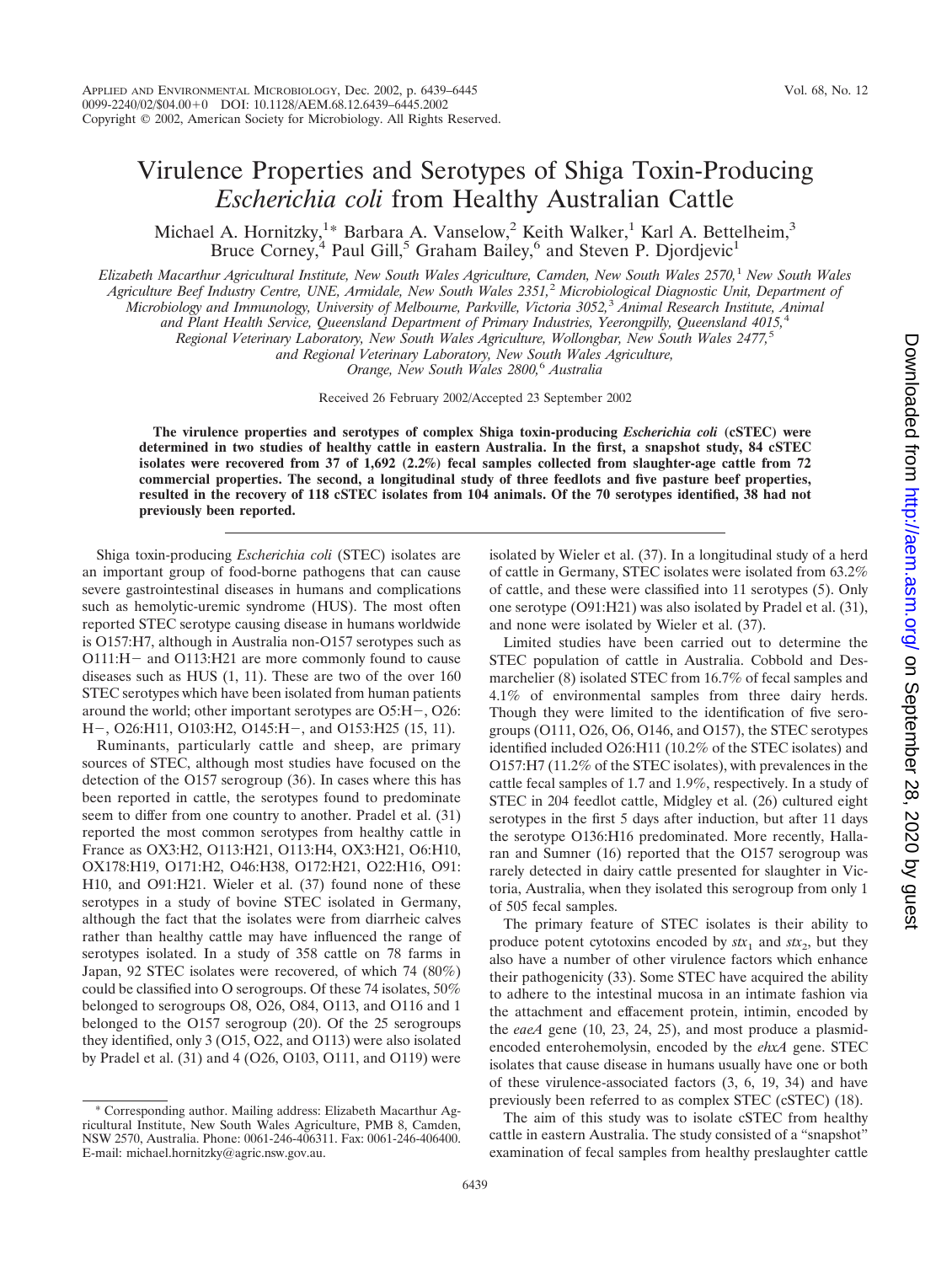from three production systems: pasture beef cattle, feedlot cattle, and dairy cattle. We also performed longitudinal studies of three feedlot and five pasture beef properties using multiplex PCRs for the detection of *stx*1, *stx*2, *eaeA*, and *ehxA* in fecal samples followed by culture of the samples with cSTEC profiles on vancomycin-cefsulodin-cefixime blood agar (BVCCA) plates or MacConkey agar followed by a further multiplex PCR of suspect cSTEC isolates. All cSTEC isolates were serotyped.

In the snapshot study, 1,692 fecal samples were collected from cattle on 72 commercial properties (27 pasture beef properties, 23 feedlot properties, and 22 dairy cattle properties) selected from across the eastern half of New South Wales and Queensland. Typically, 25 fecal samples were collected from individual healthy animals approximately 1 month prior to planned slaughter. Grazing animals were fresh off pasture and were sampled within 4 h of yarding.

Three feedlots and five pasture beef properties were used in the longitudinal studies. Samples from feedlot cattle (25 per property) were collected at induction, 1 month after induction, and prior to slaughter. Fecal samples from pasture beef properties were collected from 21 to 33 cows (pre- or postcalving) and from calves (17 to 27 samples) less than 6 weeks of age. Where possible, fecal samples were also collected from calves at preweaning or weaning (approximately 6 months old) and at about 2 weeks postweaning. Twenty-six drinking water samples were collected from the three feedlots at each sampling and from three of the five pasture beef properties.

In the snapshot study feces were prepared and subjected to PCR for the specific detection of  $stx_1$ ,  $stx_2$  eaeA, and *ehxA* as described by Fagan et al. (12). In the longitudinal study, fecal samples were subjected to PCR for the detection of  $f(x_1, f(x_2))$ *eaeA*, and *ehxA* as described by Paton and Paton (28) except that for DNA preparation, Instagene matrix (Bio-Rad, Richmond, Calif.) was used as described previously (12). The multiplex PCR described by Paton and Paton (28) was used in the longitudinal study because it had been demonstrated that the multiplex PCR described by Fagan et al. (12) did not detect *stx*2d-Ount and *stx*2d-O111/OX3a subtypes (9). Amplified DNA fragments were resolved by gel electrophoresis by using 2% agarose and stained with ethidium bromide. Glycerol stocks of the overnight EC (modified) broth (CM853; Oxoid, Basingstoke, United Kingdom) were stored at  $-80^{\circ}$ C. Twenty milliliters of water was added to double-strength EC (modified) broth and incubated overnight at 37°C, after which PCR was carried out as described by Paton and Paton (28) with the modification described above.

Isolation of cSTEC was carried out on fecal sample EC (modified) broths, which were positive for at least one Shiga toxin and at least one of the other two virulence factors (*eaeA* and *ehxA*). These broths were cultured as described by Hornitzky et al. (18). Briefly, serial 10-fold dilutions of these stored glycerol stocks were diluted (to ensure single colonies) as described above and plated onto MacConkey agar. The dilution that produced single colonies (ideally about 100 colonies per plate) was cultured on two BVCCA plates. Colonies that produced a narrow zone of hemolysis after overnight incubation at 37°C were considered BVCCA positive. Up to 10 BVCCApositive colonies from each plate per glycerol stock sample were subjected to multiplex PCR (28).

cSTEC were confirmed as being *E. coli*, O serogrouped (O1

TABLE 1. Multiplex PCR data derived from 1,692 fecal samples from 72 herds in the snapshot study

|                | No. of samples with a cSTEC PCR positive profile <sup>a</sup> |                |                         |  |  |  |
|----------------|---------------------------------------------------------------|----------------|-------------------------|--|--|--|
| Herd           | Pasture beef                                                  | Feedlot        | Dairy                   |  |  |  |
| $\mathbf{1}$   | 3                                                             | 11             | 15                      |  |  |  |
|                | $18\,$                                                        | 15             | 12                      |  |  |  |
|                | 3                                                             | 20             | $\mathbf{1}$            |  |  |  |
| 23456          | $\mathbf{1}$                                                  | $\overline{4}$ | 3                       |  |  |  |
|                | $\boldsymbol{0}$                                              | 8              | $\overline{\mathbf{c}}$ |  |  |  |
|                | $\overline{c}$                                                | 3              | 9                       |  |  |  |
| $\overline{7}$ | $\overline{4}$                                                | 16             | $\frac{3}{5}$           |  |  |  |
| 8              | $\overline{0}$                                                | 6              |                         |  |  |  |
| 9              | 6                                                             | 7              | $\overline{0}$          |  |  |  |
| 10             | $\overline{4}$                                                | 7              | $\boldsymbol{0}$        |  |  |  |
| 11             | 7                                                             | 17             | $\mathfrak{2}$          |  |  |  |
| 12             | $\mathbf{1}$                                                  | 18             | $\boldsymbol{0}$        |  |  |  |
| 13             | 11                                                            | 16             | $\boldsymbol{0}$        |  |  |  |
| 14             | $\mathbf{1}$                                                  | 17             | 7                       |  |  |  |
| 15             | $\overline{0}$                                                | 16             | 3                       |  |  |  |
| 16             | 8                                                             | 13             | 13                      |  |  |  |
| 17             | 6                                                             | 4              | 4                       |  |  |  |
| 18             | 20                                                            | $\overline{0}$ | $\overline{4}$          |  |  |  |
| 19             | 13                                                            | 1              | $\theta$                |  |  |  |
| 20             | 3                                                             | 3              | 1                       |  |  |  |
| 21             | $\frac{2}{8}$                                                 | $rac{2}{5}$    | $\theta$                |  |  |  |
| 22             |                                                               |                | 11                      |  |  |  |
| 23             | $\mathbf{1}$                                                  | 6              |                         |  |  |  |
| 24             | $\mathbf{1}$                                                  |                |                         |  |  |  |
| 25             | $\overline{0}$                                                |                |                         |  |  |  |
| 26             | 4                                                             |                |                         |  |  |  |
| 27             | 4                                                             |                |                         |  |  |  |

*<sup>a</sup>* 25 samples were collected from each herd.

to O173), and H typed (H1 to H56) using the methods described by Bettelheim and Thompson (2) and Chandler and Bettelheim (7). All strains were also tested for verotoxicity by the Vero cell assay described by Konowalchuk et al. (21).

In the snapshot study, 23 of 27 (85.2%) pasture beef properties, 22 of 23 (95.7%) feedlot cattle properties, and 16 of 22 (72.7%) dairy cattle properties had at least one fecal multiplex PCR with a cSTEC virulence factor profile. The number of cSTEC-positive broths for the 25 fecal samples per property ranged from 0 to 15 for the pasture beef cattle, 0 to 20 feedlot cattle, and 0 to 20 for the dairy cattle (Table 1).

In the feedlot samplings at least one cSTEC virulence factor profile was detected during all three samplings, and the highest number of cSTEC profiles (14 of 25 [56%]) were obtained in feedlot 3 at the time of induction. At least one cSTEC fecal broth profile was also obtained in all samplings of cows and calves from the pasture beef properties, and the highest number of positives was 14 of 26 (53.8%) from pasture beef property 3 from the preweaning-weaning sampling (Tables 1 and 2). Four of the nine feedlot water samples and 2 of the 17 pasture beef cattle water samples produced a cSTEC profile.

In the snapshot study 84 cSTEC were isolated from 37 animals (37 of 1692 [2.2%]). These were recovered from 12 of 25 (48%) pasture beef property, 4 of 23 (17.4%) feedlot cattle property, and 4 of 22 (18%) dairy cattle property fecal samples. The three most common cSTEC virulence factor profiles were *stx*<sub>2</sub> and *ehxA* (37 of 84 [44.0%]), *stx*<sub>1</sub>, *stx*<sub>2</sub>, and *ehxA* (20 of 84 [23.8%]), and *stx*<sub>1</sub> and *ehxA* (14 of 84 [16.7%]) The least common profiles were  $stx_1$ , *eaeA*, and *ehxA* (6 of 84 [7.1%]), and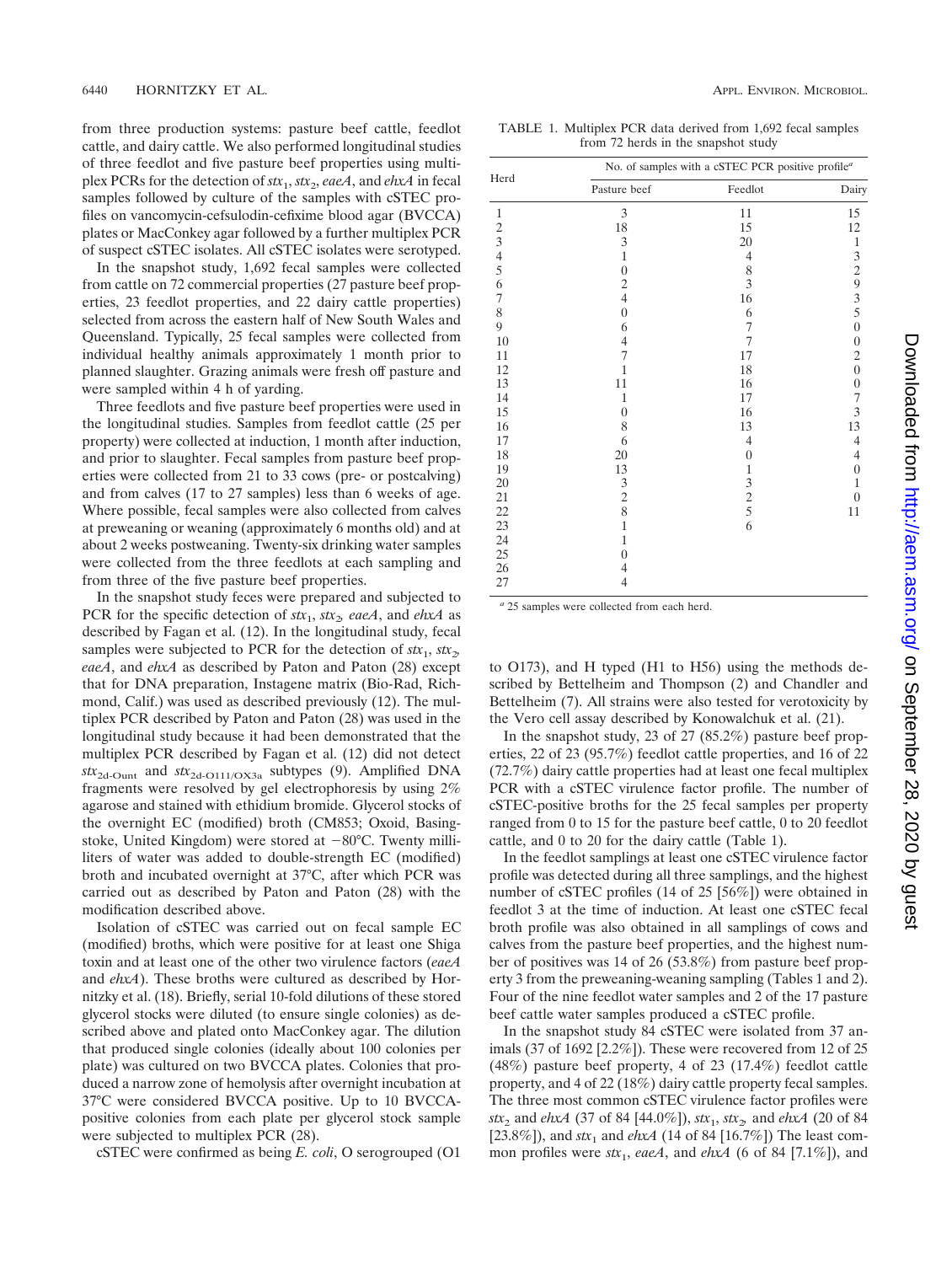TABLE 2. Number of cSTEC isolates from cattle feces and water in a longitudinal study of feedlot cattle

| Feedlot and   |           | No. of $cSTEC$ isolates <sup><math>a</math></sup> at: |              |
|---------------|-----------|-------------------------------------------------------|--------------|
| sample $(n)$  | Induction | 1 mo                                                  | Preslaughter |
|               |           |                                                       |              |
| Feces $(25)$  | 1(3)      | 2(15)                                                 | $2^{b} (7)$  |
| Water $(1)$   | 0(0)      | 0(1)                                                  | 1(1)         |
| 2             |           |                                                       |              |
| Feces $(25)$  | 12(17)    | 4(8)                                                  | 5(14)        |
| Water $(1)$   | 0(0)      | 1(1)                                                  | 1(1)         |
| $\mathcal{F}$ |           |                                                       |              |
| Feces $(25)$  | 14 (15)   | 0(1)                                                  | 0(3)         |
| Water $(1)$   | 0(0)      | 0(0)                                                  |              |

*<sup>a</sup>* Numbers in parentheses are numbers of samples with cSTEC profiles after enrichment in EC (modified) broth.<br> $\frac{b}{n} = 24$ .

 $stx_2$  and *eaeA* (6 of 84 [7.1%]), and  $stx_1$  and *eaeA* was observed once (1.2%) (Table 3).

In the longitudinal study, cSTEC isolates were recovered from all five pasture beef properties and the three feedlots. One hundred eighteen cSTEC isolates were obtained from 104 animals. In the feedlot studies, feedlot 3 had the most cattle (14 of 25; 56%) excreting cSTEC at the induction sampling. However, cSTEC were not recovered from the cattle at the two subsequent samplings, although 1 of 25 and 3 of 25 fecal broths had cSTEC profiles (Table 1). cSTEC were recovered from each sampling from the other two feedlots (Table 1). cSTEC were recovered from 26 of 122 (21.3%) pasture beef cows and 29 of 113 (25.7%) of their calves at sampling 1. These consisted of 2 to 8 positive cows and 3 to 8 positive calves per property (Table 4). As in the snapshot study, *, and*  $*ehxA*$  *(63 of 118;* 53.4%) and  $stx_1$ ,  $stx_2$ , and  $ehxA$  (38 of 118; 32.2%) were the most common cSTEC virulence factor profiles encountered. The least common profiles were  $$ 118; 1.7%) and *stx*2*, eaeA*, and *ehxA* (2 of 118; 1.7%)

We did not recover cSTEC from the same animal in feedlot 1 on more than one occasion. In feedlot 2 there were three cattle from which cSTEC isolates were obtained at two samplings, but each sampling yielded a different serotype (O5:H and O113:H11). cSTEC were cultured only from cattle in the first sampling (induction) from feedlot 3 (Table 2). Three of nine (33.3%) water samples yielded cSTEC (Table 1).

In the pasture beef properties, two samples from one calf in properties 1 and 2 were positive; three in pasture beef property 3, two in pasture beef property 4, and none in pasture beef property 5 were positive. On one occasion the serotype was the same (O2:H-). In pasture beef property 3, one cow and its calf yielded a cSTEC isolate with the same serotype (O8:H19). Of 17 water samples, 1 (5.9%) yielded cSTEC.

Biochemical analyses confirmed all isolates as *E. coli*, and all isolates produced verocytotoxin (data not shown).

Thirty-three serotypes were recovered from the cattle in the snapshot study. One serotype, O76:H7, was cultured from two dairy cattle. All other serotypes were each recovered from only one animal. A list of serotypes and virulence factor profiles for the STEC isolates is provided in Table 3. Forty-seven serotypes were recovered in the longitudinal studies. The most commonly recovered serotypes were O113:H21 (13 animals), O82:H8 (7 animals), O8:H19, and Ont:H8 (both from 6 animals). The cSTEC isolates from the three trough water samples in the feedlots were serotyped as O130:H11, Ont:H14, and O103:H14. The single water sample yielding cSTEC from the pasture beef properties was serotyped as O154:H- (Table 5). The number of O-untypeable strains is probably reflected by the fact that type strains and antisera for O groups beyond O173 are not yet available.

This work involved the recovery of cSTEC, detection of STEC virulence factors, and serotyping of cSTEC from fecal samples from two separate studies of cattle in eastern Australia. The snapshot study involved the examination of fecal samples for the presence of cSTEC from 1,692 healthy, slaughterage cattle from three production systems. These samples were collected to determine the range of cSTEC serotypes likely to contaminate carcasses at slaughter and enter the food chain for human consumption. The longitudinal study of eight properties in two production systems, i.e., feedlot cattle and pasture beef cattle, was carried out to estimate the prevalence of cSTEC, to determine their serotypes during various stages of

TABLE 3. cSTEC serotypes isolated in the snapshot study

| Serotype <sup>a</sup>            | Previously<br>reported <sup>b</sup> | No. of isolates<br>(no. of cattle<br>infected) | Virulence factor<br>profile                | Property<br>type <sup>c</sup> |
|----------------------------------|-------------------------------------|------------------------------------------------|--------------------------------------------|-------------------------------|
| O2:H29                           | Yes                                 | 1(1)                                           | stx <sub>1</sub> , ehx $A$                 | FB.                           |
| O3:HI7                           | N <sub>0</sub>                      | 6(1)                                           | $stx_1$ , $stx_2$ , $ehxA$                 | DC                            |
| O8:H19                           | Yes                                 | 1(1)                                           | $stx_1$ , $stx_2$ , $ehxA$                 | <b>PB</b>                     |
| O8(OKA):H5                       | N <sub>0</sub>                      | 2(1)                                           | stx <sub>2</sub> , ehx $A$                 | <b>PB</b>                     |
| O <sub>26</sub> :H <sub>11</sub> | Yes                                 | 7(1)                                           | stx <sub>1</sub> , ehx $\overline{A}$      | PB                            |
| O28:H40                          | N <sub>0</sub>                      | 1(1)                                           | stx <sub>2</sub> , ehx $\overline{A}$      | DC                            |
| $O51:H-$                         | N <sub>0</sub>                      | 1(1)                                           | stx <sub>1</sub> , ehx $\overline{A}$      | <b>PB</b>                     |
| O76:H7                           | N <sub>0</sub>                      | 2(2)                                           | $stx_1, stx_2, ehxA$                       | DC                            |
| O77:H39                          | N <sub>0</sub>                      | 1(1)                                           | stx <sub>1</sub> , ehx $\overline{A}$      | PВ                            |
| O81:H31                          | N <sub>0</sub>                      | 1(1)                                           | $stx_2$ , ehx $A$                          | PВ                            |
| O93(O8):H19                      | N <sub>0</sub>                      | 1(1)                                           | $stx_1, stx_2, ehxA$                       | <b>PB</b>                     |
| O93:H19                          | N <sub>0</sub>                      | 2(1)                                           | stx <sub>2</sub> , ehx $\overline{A}$      | PВ                            |
| O104:H7                          | N <sub>0</sub>                      | 1(1)                                           | $stx_1$ , eae                              | PB                            |
|                                  |                                     | 2(1)                                           | $stx2$ , eae                               | РB                            |
| O110:H40                         | N <sub>0</sub>                      | 1(1)                                           | $stx_1, stx_2, ehxA$                       | РB                            |
| O113:H21                         | Yes                                 | 21(1)                                          | stx <sub>2</sub> , ehx $\overline{A}$      | PB                            |
| O116:H21                         | Yes                                 | 5(1)                                           | stx <sub>2</sub> , ehx $A$                 | <b>PB</b>                     |
| O130:H11                         | N <sub>0</sub>                      | 2(1)                                           | stx <sub>1</sub> , stx <sub>2</sub> , ehxA | PB.                           |
| O149:H19                         | No                                  | 1(1)                                           | stx <sub>2</sub> , ehx $A$                 | PB.                           |
| O157:H7                          | Yes                                 | 3(1)                                           | stx <sub>1</sub> , eaeA, ehxA              | FB.                           |
| O157:H8                          | Yes                                 | 2(1)                                           | stx <sub>2</sub> , ehx $\overline{A}$      | PB                            |
|                                  |                                     | 1(1)                                           | $stx_1$ , eaeA, ehxA                       | FB                            |
| $O163:H -$                       | Yes                                 | 1(1)                                           | $stx_1, stx_2, ehxA$                       | PB                            |
| $Ont:H-$                         | Yes                                 | 1(1)                                           | stx <sub>1</sub> , ehx $\overline{A}$      | PB                            |
|                                  |                                     | 2(1)                                           | stx <sub>1</sub> , eaeA, ehxA              | FB                            |
| Ont:H2                           | Yes                                 | 1(1)                                           | $\textit{stx}_2$ , eae $\textit{A}$        | DC                            |
| Ont:H5                           | N <sub>0</sub>                      | 1(1)                                           | stx <sub>2</sub> , ehx $A$                 | PВ                            |
| Ont:H7                           | Yes                                 | 1(1)                                           | $stx_2$ , eaeA                             | PВ                            |
| Ont:H11                          | N <sub>0</sub>                      | 1(1)                                           | $stx_1, stx_2, ehxA$                       | DC                            |
| Ont:H14                          | N <sub>0</sub>                      | 1(1)                                           | $\text{str}_1$ , $\text{str}_2$ , ehxA     | FB                            |
| Ont:H16                          | Yes                                 | 3(1)                                           | stx <sub>1</sub> , ehx $A$                 | PB.                           |
| Ont:H19                          | Yes                                 | 3(1)                                           | $stx_1, stx_2, ehxA$                       | <b>PB</b>                     |
| Ont:H <sub>21</sub>              | Yes                                 | 1(1)                                           | $\textit{stx}_1$ , $\textit{stx}_2$ , ehxA | PB.                           |
| Ont:H <sub>40</sub>              | N <sub>0</sub>                      | 1(1)                                           | stx <sub>2</sub> , ehx $A$                 | PB.                           |
| OR:H32                           | N <sub>0</sub>                      | 1(1)                                           | stx <sub>2</sub> , eae $A$                 | PB.                           |
| <b>OR:H34</b>                    | N <sub>0</sub>                      | 1(1)                                           | $\text{str}_2$ , eaeA                      | DC                            |

*<sup>a</sup>* Ont, O untypeable; OR, O rough.

*b* No, not previously reported (www.microbionet.com.au/vtectable.htm).

*<sup>c</sup>* FB, feedlot beef; DC, dairy cattle; PB, pasture beef.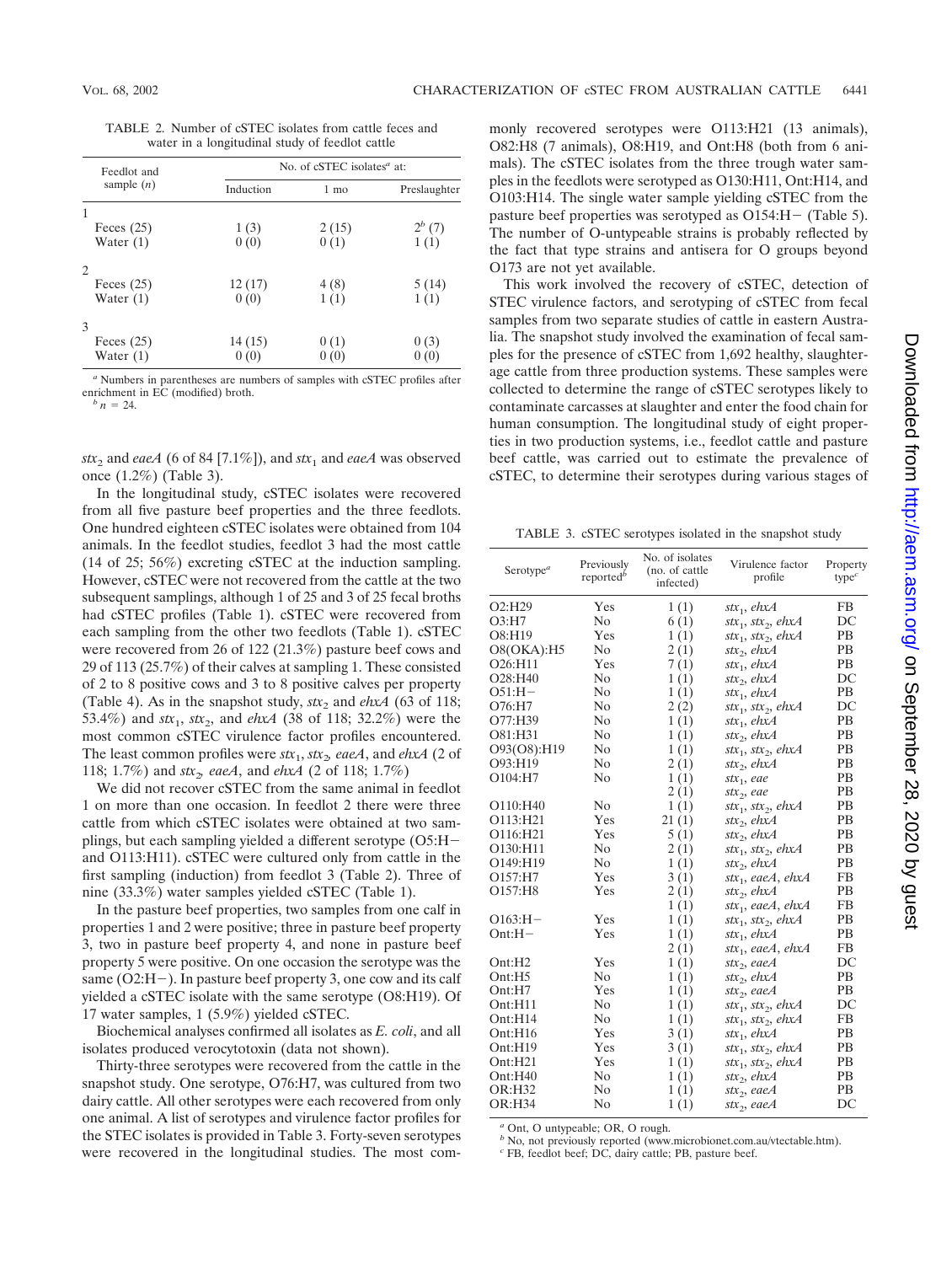TABLE 4. Number of cSTEC isolated from cattle feces and water in the longitudinal study of pasture beef cattle

|                              | No. of cSTEC isolated/no. of samples <sup>a</sup> from: |                             |                           |                         |  |  |  |
|------------------------------|---------------------------------------------------------|-----------------------------|---------------------------|-------------------------|--|--|--|
| Pasture beef<br>property and |                                                         | Calves                      |                           |                         |  |  |  |
| sample                       | Cows, pre- or<br>postcalving                            | $<$ 6 wk old                | Preweaning<br>or weaning  | Post<br>weaning         |  |  |  |
| 1<br>Feces<br>Water          | 7/24(9/24)<br><b>NS</b>                                 | 8/23(13/23)<br>$0/4$ (0/4)  | 1/26(2/26)<br>$0/2$ (0/2) | NS<br>NS                |  |  |  |
| 2<br>Feces                   | 3/21(6/21)                                              | 7/17(11/17)                 | 2/19(6/19)                | 0/19(2/19)              |  |  |  |
| Water<br>3                   | $0/2$ (0/2)                                             | 1/2(1/2)                    | $0/1$ $(0/1)$             | $0/1$ $(0/1)$           |  |  |  |
| Feces<br>Water               | 6/31(13/31)<br><b>NS</b>                                | 4/27(9/27)<br><b>NS</b>     | 8/26(14/26)<br><b>NS</b>  | 3/28(6/28)<br><b>NS</b> |  |  |  |
| 4<br>Feces<br>Water          | 8/23(11/23)<br><b>NS</b>                                | 7/23(11/23)<br><b>NS</b>    | NS<br><b>NS</b>           | NS<br><b>NS</b>         |  |  |  |
| 5<br>Feces<br>Water          | 2/33(1/33)<br>$0/3$ (0/3)                               | 3/23(8/23)<br>$0/1$ $(0/1)$ | 5/28 (9/28)<br><b>NS</b>  | 1/28(1/28)<br>0/1(1/1)  |  |  |  |

*<sup>a</sup>* Numbers in parentheses are numbers of samples with cSTEC profiles after enrichment in EC (modified) broth. NS, not sampled.

cattle development, and to examine the relationship between cSTEC isolates from cows and their calves.

More than 200 serotypes of STEC have been isolated from healthy domestic animals (4, 14, 27, 35, 36). However, only a subset is commonly recovered from humans with serious gastrointestinal and systemic diseases, although more than 160 different serotypes have, on occasion, been recovered. In this study, 202 cSTEC isolates were isolated from 141 cattle. These consisted of 70 serotypes, of which 38 had not been reported previously (www.microbionet.com.au/vtectable.htm). This significantly increases the diversity of STEC serotypes that have been reported from cattle. Eleven serotypes (O3:H7, O8:H19, O26:H11, O76:H7, O113:H21, O130:H11, Ont:H-, Ont;H2, Ont:H11, Ont:H14, and Ont:H21) were common to both studies (Tables 3 and 5).

The most common serotypes identified in this study were O113:H21, recovered from 14 cattle (1 snapshot and 13 longitudinal studies), O82:H8, recovered from 7 cattle (longitudinal studies), and O8:H19, recovered from 7 cattle (1 snapshot and 6 longitudinal studies). O113:H21 is associated with HUS, but the other two serotypes have not been associated with human illness (www.microbionet.com.au/vtectable.htm). O113:H21 was the second most common serotype after OX3:H2 isolated from cattle in France (31), and the O113 serogroup was the second most common serogroup isolated from cattle in Japan (20). Apart from the O111 serogroup, O5:H- and O113:H21 are the most common serotypes associated with HUS in Australia in recent years (1, 11). Other serotypes recovered in this study that are associated with HUS worldwide are O2:H6, O5:H-, O26:H11, O91:H-, O113:H21, O157:H7, O157:H-, and O163:H19. Given that we have identified 70 serotypes in this study but only 8 have been isolated from seriously ill patients, it seems that the majority of cSTEC serotypes in cattle feces are unlikely to cause severe disease in humans,

although O113:H21 is the serotype most commonly found in Australian cattle.

Interestingly, only two animals, one from a feedlot and one from a pasture beef property, excreted O157:H7/H- (Tables 2 and 4), the disease-causing serotypes most commonly reported in the international literature. There were no isolations of the O111:H- serotype, which is the serotype responsible for the largest STEC outbreak in humans in Australia. In this outbreak, caused by the consumption of mettwurst contaminated with the O111:H – serotype, 22 children developed HUS, including one fatality (29). To our knowledge this serotype has been reported only once from cattle in Australia (17). In that study, O111:H- was isolated from a cow with a profuse watery diarrhea and a calf from another herd with a history of ill-thrift and diarrhea, although there was no evidence that this serotype was responsible for the diarrhea. The same method was used to obtain the O111 isolates from sick animals, suggesting that the failure to isolate these serotypes in this study indicates a low prevalence in healthy animals. It is also noteworthy that O111: H-/H2 was isolated from diarrheic calves in Germany (37).

In this study, 70 serotypes were isolated. In parallel snapshot studies carried out with sheep (9), 29 serotypes were reported; however, there were only three serotypes (O5:H –, O84:H –, and O91:H-) which were common to both studies, and all were from properties running both cattle and sheep. These serotypes were isolated on only one occasion, and the O5:H and O84:H- isolates were isolated from calves. This reinforces the suggestion that different STEC serotypes preferentially inhabit particular ruminant species. However, there are some serogroups, such as O157 and O103, which are common to both sheep and cattle and to other, nonruminant species which cause severe disease in humans. It may be that their capacity to colonize a broad host range contributes to their ability to cause disease in humans more readily than serotypes that appear to be confined to single animal species.

Four serotypes were recovered from water samples collected from the intensive-study properties (O103:H14, O130:H11, O154:H-, and Ont:H14). Interestingly, only one serotype, O130:H11, was cultured from cattle, and the other three serotypes have not previously been reported as STEC. It is possible that such STEC isolates may not grow competitively with other STEC isolates in feces under in vitro and in vivo culture conditions and hence have not previously been recovered from cattle, or it may be that these serotypes persist better in aqueous environments.

A correlation between the presence of Shiga toxin and enterohemolysin in fecal *E. coli* derived from humans and cattle has been previously reported (6, 18, 22). Consequently, BVCCA was used as a means of screening fecal enrichment broths for *E. coli* producing enterohemolysin in the hope that these isolates concomitantly contained *stx*. This was confirmed to be an efficient means of detecting cSTEC, as all 118 (Table 5) isolates in the longitudinal herd studies and 77 of 84 (91.7%) (Table 3) isolates in the snapshot study contained *ehxA*. Although the use of BVCCA was effective in detecting cSTEC containing *ehxA*, we did not recover cSTEC that carry *eaeA* without *ehxA* nearly as often. Whether this represents a true reflection of the prevalence of such isolates in vivo or a method that discriminates against their selection has yet to be determined.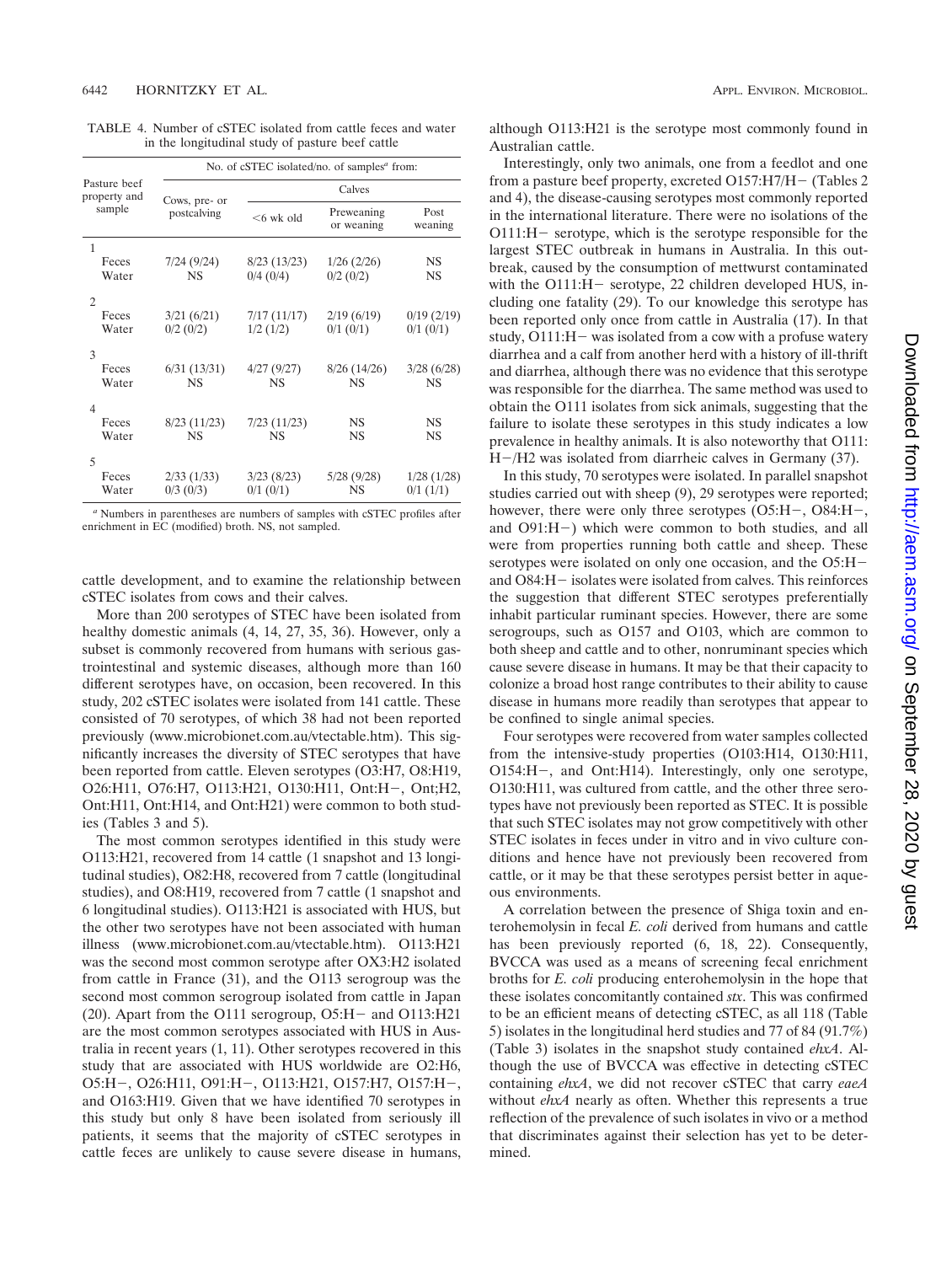|                                |                       | No. of isolates              | Virulence<br>factor profile                                                      | No. of infected cattle |                |                   |              |                                              |              |              |
|--------------------------------|-----------------------|------------------------------|----------------------------------------------------------------------------------|------------------------|----------------|-------------------|--------------|----------------------------------------------|--------------|--------------|
|                                | Previously            |                              |                                                                                  | Pasture beef           |                |                   | Feedlot      |                                              |              |              |
| Serotype <sup>a</sup>          | reported <sup>b</sup> | (no. of cattle)<br>infected) |                                                                                  |                        |                | Calves            |              |                                              |              |              |
|                                |                       |                              |                                                                                  | Dams                   | $< 6$ wk old   | Preweaning        | Postweaning  | Induction                                    | 2 mo         | Preslaughter |
| $O2:H-$                        | Yes                   | 1(1)                         | stx <sub>2</sub> , ehx $A$                                                       |                        |                | $\mathbf{1}$      |              |                                              |              |              |
| O2:H6                          | Yes                   | 1(1)                         | $stx_2$ , ehx $A$                                                                | $\mathbf{1}$           |                |                   |              |                                              |              |              |
| $O2:$ H $8$                    | No                    | 1(1)                         | $\text{str}_2$ , ehx $\text{A}$                                                  |                        |                |                   |              | $\mathbf{1}$                                 |              |              |
| O3:H7                          | No                    | 1(1)                         | $\text{str}_1$ , $\text{str}_2$ , ehxA                                           |                        |                |                   |              | $\mathbf{1}$                                 |              |              |
| $O5:H -$                       | Yes                   | 1(1)                         | $\text{str}_1$ , $\text{str}_2$ , ehxA                                           |                        |                | 1                 |              |                                              |              |              |
| O5:H7                          | No                    | 4(3)                         | $\text{str}_1$ , $\text{str}_2$ , ehxA                                           |                        |                |                   |              | 3                                            |              |              |
| O6:H34                         | Yes                   | 4(3)                         | stx <sub>2</sub> , ehx $A$                                                       | 1                      |                | 1                 |              | $\mathbf{1}$                                 |              |              |
| O8:H19                         | Yes                   | 6(6)                         | $stx_2$ , ehx $A$                                                                | $\sqrt{2}$<br>3        | 3              | $\mathbf{1}$      |              |                                              |              |              |
| O26:H11                        | Yes                   | 5(4)<br>1(1)                 | $stx_1$ , ehx $A$<br>$stx_1$ , eae, ehxA                                         |                        |                | 1<br>$\mathbf{1}$ |              |                                              |              |              |
| O28:H8                         | No                    | 3(3)                         | stx <sub>2</sub> , ehx $A$                                                       |                        |                |                   | $\mathbf{1}$ | $\overline{\mathbf{c}}$                      |              |              |
| $O68:H-$                       | N <sub>0</sub>        | 1(1)                         | $stx_1$ , ehx $A$                                                                |                        |                |                   |              | $\mathbf{1}$                                 |              |              |
| O75:H1                         | No                    | 1(1)                         | $stx_1$ , ehx $A$                                                                |                        |                |                   | $\mathbf{1}$ |                                              |              |              |
| O76:H7                         | No                    | 1(1)                         | $\text{str}_1$ , $\text{str}_2$ , ehxA                                           |                        |                | $\mathbf{1}$      |              |                                              |              |              |
| O81:H21                        | No                    | 1(1)                         | stx <sub>2</sub> , ehx $A$                                                       |                        | $\mathbf{1}$   |                   |              |                                              |              |              |
| O82:H8                         | Yes                   | 7(7)                         | $\text{str}_1$ , $\text{str}_2$ , ehxA                                           | $\mathfrak{2}$         | $\mathfrak{Z}$ |                   |              | $\overline{c}$                               |              |              |
| O82:H40                        | No                    | 2(2)                         | $\text{str}_1$ , $\text{str}_2$ , ehxA                                           |                        | $\mathbf{1}$   | $\mathbf{1}$      |              |                                              |              |              |
| $O84:H -$                      | Yes                   | 1(1)                         | $stx_1$ , eae, ehxA                                                              |                        |                |                   | $\mathbf{1}$ |                                              |              |              |
| $O91:H -$                      | Yes                   | 1(1)                         | $\text{str}_1$ , $\text{str}_2$ , ehxA                                           | $\mathbf{1}$           |                |                   |              |                                              |              |              |
| O101:H39                       | No                    | 1(1)                         | $\text{str}_1$ , $\text{str}_2$ , ehxA                                           |                        |                |                   |              |                                              |              | $\mathbf{1}$ |
| O103:H14                       | No                    | 1 (water)                    | $stx_2$ , ehx $A$                                                                |                        |                |                   |              |                                              |              |              |
| O108:H7                        | No                    | 5(4)                         | $\text{str}_1$ , $\text{str}_2$ , ehxA                                           |                        | $\mathbf{1}$   | 3                 |              |                                              |              |              |
| $O113:H-$                      | Yes                   | 1(1)                         | stx <sub>2</sub> , ehx $A$                                                       |                        |                | 1                 |              |                                              |              |              |
| O113:H21                       | Yes                   | 14(13)                       | stx <sub>2</sub> , ehx $A$                                                       | $\mathfrak z$          | $\sqrt{2}$     | 2                 |              | 6                                            |              |              |
|                                |                       | 2(2)                         | $stx_1, stx_2, ehxA$                                                             |                        |                |                   |              | $\overline{c}$                               |              |              |
| O130:H11                       | N <sub>0</sub>        | 5(3)                         | stx <sub>2</sub> , ehx $A$                                                       |                        |                | $\mathbf{1}$      |              | $\mathbf{1}$                                 |              |              |
|                                |                       | 1(1)                         | $\text{str}_1$ , $\text{str}_2$ , ehxA                                           |                        |                |                   |              |                                              |              | $\mathbf{1}$ |
| O130:H38                       | No                    | $1$ (water)<br>3(2)          | $\text{str}_1$ , $\text{str}_2$ , ehxA<br>$\text{str}_1$ , $\text{str}_2$ , ehxA |                        |                |                   |              | $\mathfrak{2}$                               |              |              |
| O153:H8                        | Yes                   | 1(1)                         | $\text{str}_1$ , $\text{str}_2$ , ehxA                                           | $\mathbf{1}$           |                |                   |              |                                              |              |              |
| $O154:H -$                     | No                    | 1 (water)                    | stx <sub>1</sub> , stx <sub>2</sub> , eaeA, ehxA                                 |                        |                |                   |              |                                              |              |              |
| $O157:H -$                     | Yes                   | 1(1)                         | $stx_1, stx_2, eaeA, ehxA$                                                       |                        |                |                   |              |                                              |              | $\mathbf{1}$ |
| O160:H10                       | No                    | 1(1)                         | stx <sub>2</sub> , ehx $A$                                                       |                        |                |                   |              |                                              |              | $\mathbf{1}$ |
| O163:H19                       | Yes                   | 1(1)                         | $stx_1, stx_2, ehxA$                                                             |                        |                | $\mathbf{1}$      |              |                                              |              |              |
| $Ont:H-$                       | Yes                   | 2(1)                         | stx <sub>2</sub> , ehx $A$                                                       |                        |                |                   |              | $\mathbf{1}$                                 |              |              |
|                                |                       | 1(1)                         | $\text{str}_2$ , eae $A$ , ehx $A$                                               |                        |                |                   |              |                                              | $\mathbf{1}$ |              |
| Ont:H <sub>2</sub>             | Yes                   | 1(1)                         | stx <sub>2</sub> , ehx $A$                                                       |                        |                |                   |              | $\mathbf{1}$                                 |              |              |
| Ont:H8                         | Yes                   | 2(1)                         | $stx_1, stx_2, ehxA$                                                             |                        |                |                   |              | $\mathbf{1}$                                 |              |              |
|                                |                       | 6(5)                         | stx <sub>2</sub> , ehx $A$                                                       | 2                      | $\mathbf{1}$   | 2                 |              |                                              |              |              |
| Ont:H11                        | N <sub>0</sub>        | 2(2)                         | stx <sub>2</sub> , ehx $A$                                                       | $\sqrt{2}$             |                |                   |              |                                              |              |              |
|                                |                       | 2(1)                         | $stx_1$ , ehx $A$                                                                | $\mathbf{1}$           |                |                   |              |                                              |              |              |
|                                |                       | 1(1)                         | $\text{str}_1$ , $\text{str}_2$ , ehxA                                           |                        | $\mathbf{1}$   |                   |              |                                              |              |              |
| Ont:H14<br>Ont:H <sub>21</sub> | No<br>Yes             | 1 (water)                    | stx <sub>2</sub> , ehx $A$                                                       |                        | 1              |                   |              |                                              |              |              |
| Ont:H28                        | Yes                   | 1(1)<br>1(1)                 | $stx_1$ , $stx_2$ , $ehxA$<br>stx <sub>2</sub> , ehx $A$                         |                        |                |                   |              | $\mathbf{1}$                                 |              |              |
|                                |                       | 1(1)                         | $\text{str}_2$ , eae $A$ , ehx $A$                                               |                        |                |                   |              | $\,1\,$                                      |              |              |
| Ont:H32                        | Yes                   | 1(1)                         | $\text{str}_2$ , ehx $\text{A}$                                                  |                        |                |                   |              |                                              |              | $\mathbf{1}$ |
| Ont:H41                        | No                    | 2(1)                         | $\text{str}_1$ , eaeA, ehxA                                                      |                        |                |                   |              |                                              | $\mathbf{1}$ |              |
| Ont:H49                        | No                    | 2(1)                         | stx <sub>2</sub> , ehx $A$                                                       |                        | $\mathbf{1}$   |                   |              |                                              |              |              |
|                                |                       | 1(1)                         | $\text{str}_2$ , ehx $A$                                                         |                        | $\mathbf{1}$   |                   |              |                                              |              |              |
| Ont:HR                         | Yes                   | 3(3)                         | stx <sub>2</sub> , ehx $A$                                                       |                        |                | 2                 |              | $\mathbf{1}$                                 |              |              |
| OR:H8                          | Yes                   | 1(1)                         | $\text{str}_2$ , ehx $\text{A}$                                                  |                        | $\,1\,$        |                   |              |                                              |              |              |
| OR:H31                         | No                    | 1(1)                         | $stx_1$ , $stx_2$ , eaeA, ehxA                                                   |                        |                |                   | $\,1\,$      |                                              |              |              |
| OR:H39                         | No                    | 1(1)                         | $\text{str}_1, \text{str}_2, \text{ehxA}$                                        |                        |                |                   |              |                                              |              | $\mathbf{1}$ |
| $OR:H -$                       | Yes                   | 1(1)                         | stx <sub>2</sub> , ehx $A$                                                       |                        |                |                   |              | $\mathbf{1}$                                 |              |              |
|                                |                       | 1(1)                         | $stx_1$ , eae $A$ , ehx $A$                                                      |                        | $\mathbf{1}$   |                   |              |                                              |              |              |
| OX3:H8                         | Yes                   | 4(3)                         | stx <sub>2</sub> , ehx $A$                                                       | 1?                     | 1?             |                   |              | $\begin{smallmatrix} 2\\1 \end{smallmatrix}$ |              |              |
|                                |                       | 1(1)                         | $stx_1, stx_2, ehxA$                                                             |                        |                |                   |              |                                              |              |              |
| OX3:H40                        | No                    | 1(1)                         | $\text{str}_2$ , ehx $\text{A}$                                                  | $\mathbf{1}$           |                |                   |              |                                              |              |              |

TABLE 5. cSTEC serotypes isolated in longitudinal herd studies

*<sup>a</sup>* Ont, O nontypeable; OR, O rough.

*<sup>b</sup>* No, not previously reported (www.microbionet.com.au/vtectable.htm).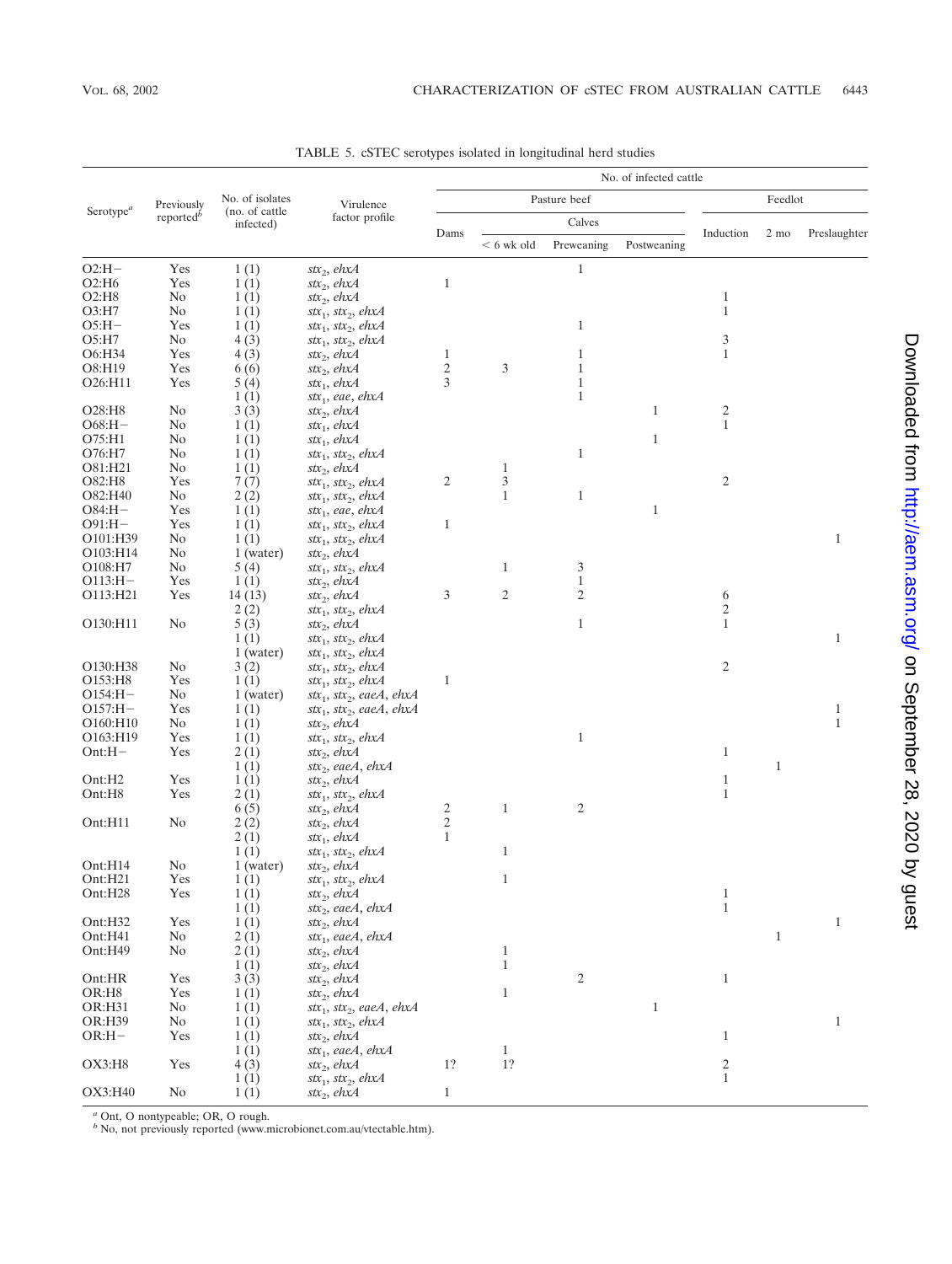It had previously been reported that the PCR described by Fagan et al. (12) failed to amplify  $stx_{2d}$  subtypes that appeared to predominate in sheep (9, 32). This prompted us to replace that PCR for fecal screening in the longitudinal studies with the PCR described by Paton and Paton (28), as it was able to detect these  $stx_{2d}$  subtypes (32). In a recent study of bovine STEC containing  $stx_2$ , the subtypes  $stx_{2d\text{-}Ount}$  and *stx*2d-O111/OX3a were rarely identified (K. Brett et al., submitted for publication). Hence, the use of the PCR described by Fagan et al. (12) for fecal screening in the snapshot study is unlikely to have significantly underestimated the number of cattle with fecal cSTEC virulence factor profiles.

In the longitudinal herd studies, there was little correlation between the isolation of cSTEC and the recovery of cSTEC from follow-up samples. In the feedlot studies, there were only three occasions in feedlot 2 where cSTEC was twice isolated from the same animal. On two occasions the cSTEC isolates were of different serotypes, and on the third occasion one isolate was not serotyped. In the only previous longitudinal study of feedlot cattle in Australia, serotypes O157:H-, O168: H8, and O136:H16 were identified. Of these, only O157:H was recovered in this study. In the pasture beef properties, the same serotype (O2:H-) was isolated from one cow and its calf on one occasion, and only one cow and its calf yielded cSTEC isolates with the same serotype (O8:H19). Collectively, these data suggest that STEC represents a dynamic population of fluctuating serotypes which may also be influenced by diet, stress, hormonal levels, and the anatomical development of the gastrointestinal tract. More intensive studies are required to accurately investigate these fluctuations.

This study indicates that there is a very broad range of cSTEC serotypes in Australian cattle. Some serotypes have been found in other studies of cattle in France, Germany, Japan, and Argentina, but there are some serotypes in these studies which seem to be unique to the population under study. The fact that better and cheaper methods are required for the recovery of non-O157 STEC is, no doubt, a limiting factor in the capacity to recover all the serotypes being excreted by cattle at any particular time. The lack of continuity in isolating cSTEC of the same serotype or even isolating cSTEC from the same animals at subsequent samplings in the longitudinal herd studies suggests that there is a more diverse population of STEC in healthy cattle or that more intensive studies using systems such as hydrophobic grid membrane filtration need to be undertaken.

While the diversity of cSTEC serotypes found in this study in cattle and previously reported for sheep (9) may not be considered of great importance from the human viewpoint, it should be noted that a number of these serotypes have been associated with HUS and other human infections (1, 11). Even when the main causative STEC strain in an outbreak was identified (29) as O111:H-, further detailed studies on the serological response of the patients showed that other STEC strains were likely to have contributed to their condition and clinical outcome (13). In the current situation, where very few clinical laboratories around the world look for STEC strains other than O157 strains, these non-O157 STEC strains will not be recognized. Only when methods looking for all STEC isolates regardless of serotype come into general use will the significance of finding such a diversity of STEC serotypes in the

feces of domestic food animals be determined. The recent finding (30) that STEC isolates of serotype O113:H21 carry a hitherto-unrecognized novel autoagglutinating adhesin produced by the *saa* gene while lacking *eaeA* draws attention to the possibility that other bovine and ovine isolates may carry further as-yet-unrecognized virulence factors, enhancing their human pathogenicity.

This work was supported by funds from Meat Livestock Australia Pty, Ltd.

We thank Patricia Desmarchelier for helpful discussions at the beginning of this project. We thank John Cronin from the Queensland Department of Primary Industries for collecting samples from feedlots in Queensland. We also acknowledge the valuable assistance given by the property owners, District Veterinarians with the Rural Lands Protection Boards of New South Wales, Australia, and the excellent technical assistance of Lisa Smith, Kim Brett, Wendy Forbes, Roger Carrus, and Alex Kuzevski.

## **REFERENCES**

- 1. **Bettelheim, K. A.** 2001. Enterohaemorrhagic *Escherichia coli* O157:H7: a red herring? J. Med. Microbiol. **50:**201–202.
- Bettelheim, K. A., and C. J. Thompson. 1987. New method of serotyping *Escherichia coli*: implementation and verification. J. Clin. Microbiol. **25:**781– 786.
- 3. **Beutin, L.** 1991. The different hemolysins of *Escherichia coli*. Med. Microbiol. Immunol. **180:**167–182.
- 4. **Beutin, L., D. Geier, H. Steinruck, S. Zimmermann, and F. Scheutz.** 1993. Prevalence and some properties of verotoxin (Shiga-like toxin)-producing *Escherichia coli* in seven different species of healthy domestic animals. J. Clin. Microbiol. **31:**2483–2488.
- 5. **Beutin, L., D. Geier, S. Zimmermann, S. Aleksic, H. A. Gillespie, and T. S. Whittam.** 1997. Epidemiological relatedness and clonal types of natural populations of *Escherichia coli* strains producing Shiga toxins in separate populations of cattle and sheep. Appl. Environ. Microbiol. **63:**2175–2180.
- 6. **Beutin, L., M. A. Montenegro, I. Ørskov, F. Ørskov, J. Prada, S. Zimmerman, and R. Stephan.** 1989. Close association of verotoxin (Shiga-like toxin) production with enterohemolysin production in strains of *Escherichia coli*. J. Clin. Microbiol. **27:**2559–2564.
- 7. **Chandler, M. E., and K. A. Bettelheim.** 1974. A rapid method for identifying *Escherichia coli* H antigens. Zentbl. Bakteriol. Mikrobiol. Hyg. I Abt. Orig. A **129:**74–79.
- 8. **Cobbold, R., and P. Desmarchelier.** 2001. Characterisation and clonal relationships of Shiga-toxigenic *Escherichia coli* (STEC) isolated from Australian dairy cattle. Vet. Microbiol. **79:**323–335.
- 9. **Djordjevic, S. P., M. A. Hornitzky, G. Bailey, P. Gill, B. Vanselow, K. Walker, and K. Bettelheim.** 2001. Virulence properties and serotypes of Shiga toxinproducing *Escherichia coli* from healthy Australian slaughter-age sheep. J. Clin. Microbiol. **39:**2017–2021.
- 10. **Donnenberg, M. S., S. Tzipori, M. L. McKee, A. D. O'Brien, J. Alroy, and J. B. Kaper.** 1993. The role of the *eaeA* gene of the enterohemorrhagic *Escherichia coli* in intimate attachment in vitro and in a porcine model. J. Clin. Investig. **92:**1418–1424.
- 11. **Elliott, E. J., R. M. Robbins-Browne, E. V. O'Loughlin, V. Bennet-Wood, J. Bourke, P. Henning, G. G. Hogg, J. Knight, H. Powell, and D. Redmond.** 2001. Nationwide study of haemolytic uremic syndrome: clinical, microbiological, and epidemiological features. Arch. Dis. Child. **85:**125–131.
- 12. **Fagan, P. K., M. A. Hornitzky, K. A. Bettelheim, and S. P. Djordjevic.** 1999. Detection of Shiga-like toxin ( $stx_1$  and  $stx_2$ ), intimin (*eaeA*), and enterohemorrhagic *Escherichia coli* (EHEC) hemolysin (EHEC *hlyA*) genes in animal feces by multiplex PCR. Appl. Environ. Microbiol. **65:**868–872.
- 13. Goldwater, P. N., and K. A. Bettelheim. 2000. *Escherichia coli* 'O' group serology of a haemolytic uraemic syndrome (HUS) outbreak. Scand. J. Infect. Dis. **32:**285–394.
- 14. **Griffin, P. M.** 1995. *Escherichia coli* O157:H7 and other enterohemorrhagic *Escherichia coli*, p. 739–758. *In* M. J. Blaser, P. D. Smith, J. I. Ravdin, H. B. Greenberg, and R. L. Guerrant (ed.), Infections of the gastrointestinal tract. Raven Press, New York, N.Y.
- 15. **Gyles, C., R. Johnson, A. Gao, K. Ziebell, D. Pierard, S. Aleksic, and P. Boerlin.** 1998. Association of enterohemorrhagic *Escherichia coli* hemolysin with serotypes of Shiga-like-toxin-producing *Escherichia coli* of human and bovine origins. Appl. Environ. Microbiol. **64:**4134–4141.
- 16. **Hallaran, G., and J. Sumner.** 2001. Prevalence of *E. coli* O157 in dairy cows presented for slaughter in Victoria. Aust. Vet. J. **79:**707–708.
- 17. **Hornitzky, M. A. Z., K. A. Bettelheim, and S. P. Djordjevic.** 2000. The isolation of enterohaemorrhagic *Escherichia coli* O111:H- from Australian cattle. Aust. Vet. J. **78:**636–637.
- 18. **Hornitzky, M. A., K. A. Bettelheim, and S. P. Djordjevic.** 2001. The detection